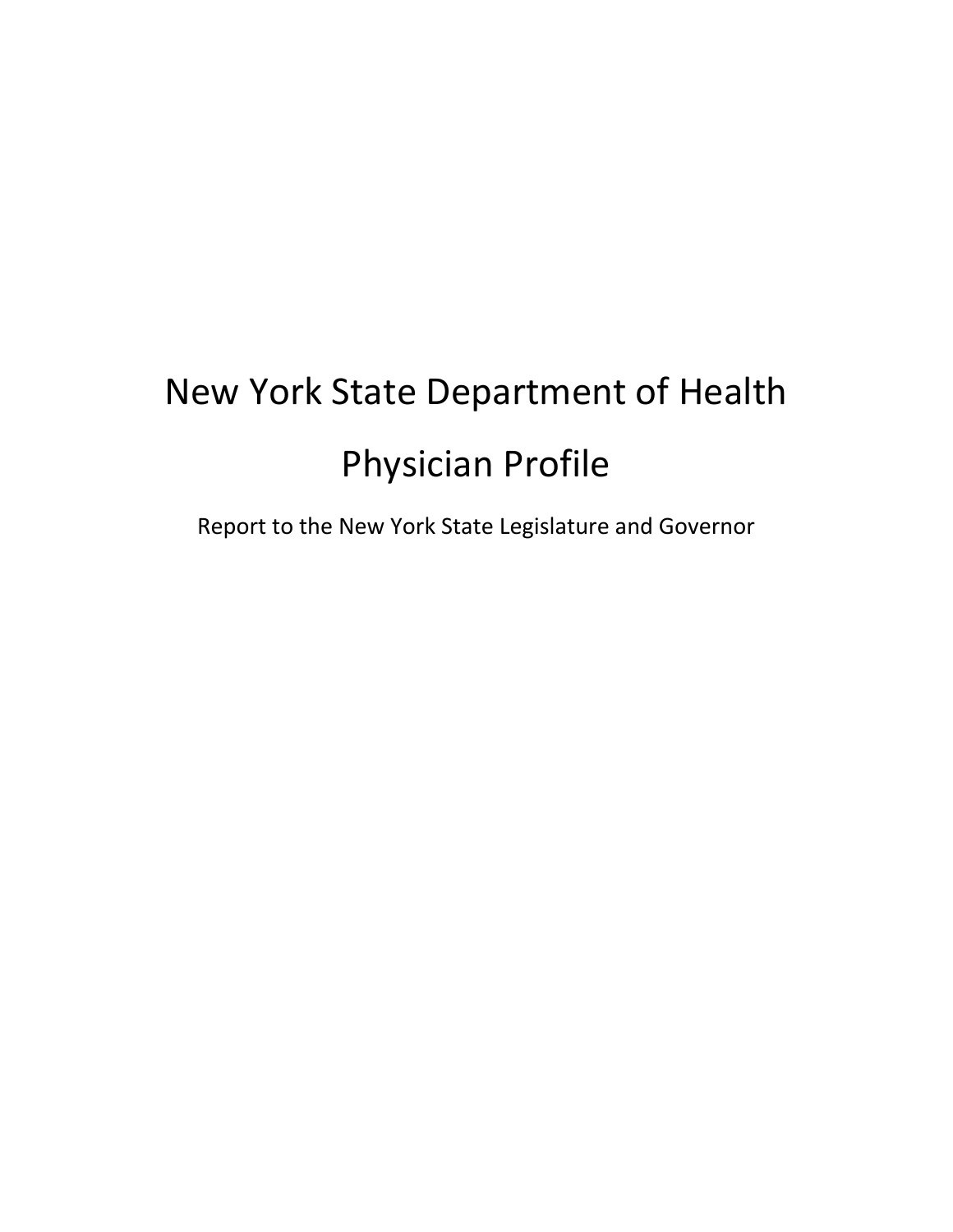# Table of Contents

#### **Executive Summary**

| <b>Appendix</b>                                                                           |
|-------------------------------------------------------------------------------------------|
| <b>Appendix A: Public Health Law §2995-a</b>                                              |
| <b>Appendix B: Education Law §6524</b>                                                    |
| <b>Appendix C: New York State Physician Profile Survey</b>                                |
| <b>Appendix D: Stakeholders Consulted in Drafting of Report</b>                           |
| <b>Appendix E: SED Registration Renewal Application Insert</b>                            |
| <b>Appendix F: SED Physician Registration Renewal Document</b>                            |
| Appendix G: Additional Physician Profile Questions for Health Workforce Planning Purposes |
| <b>Appendix H: Physician Profile Feedback</b>                                             |
| <b>Appendix I: Physician Profile Online Survey</b>                                        |
| <b>Appendix J: In-person Survey</b>                                                       |
| <b>Appendix K: Proposed Modifications for Physician Profile Data Elements</b>             |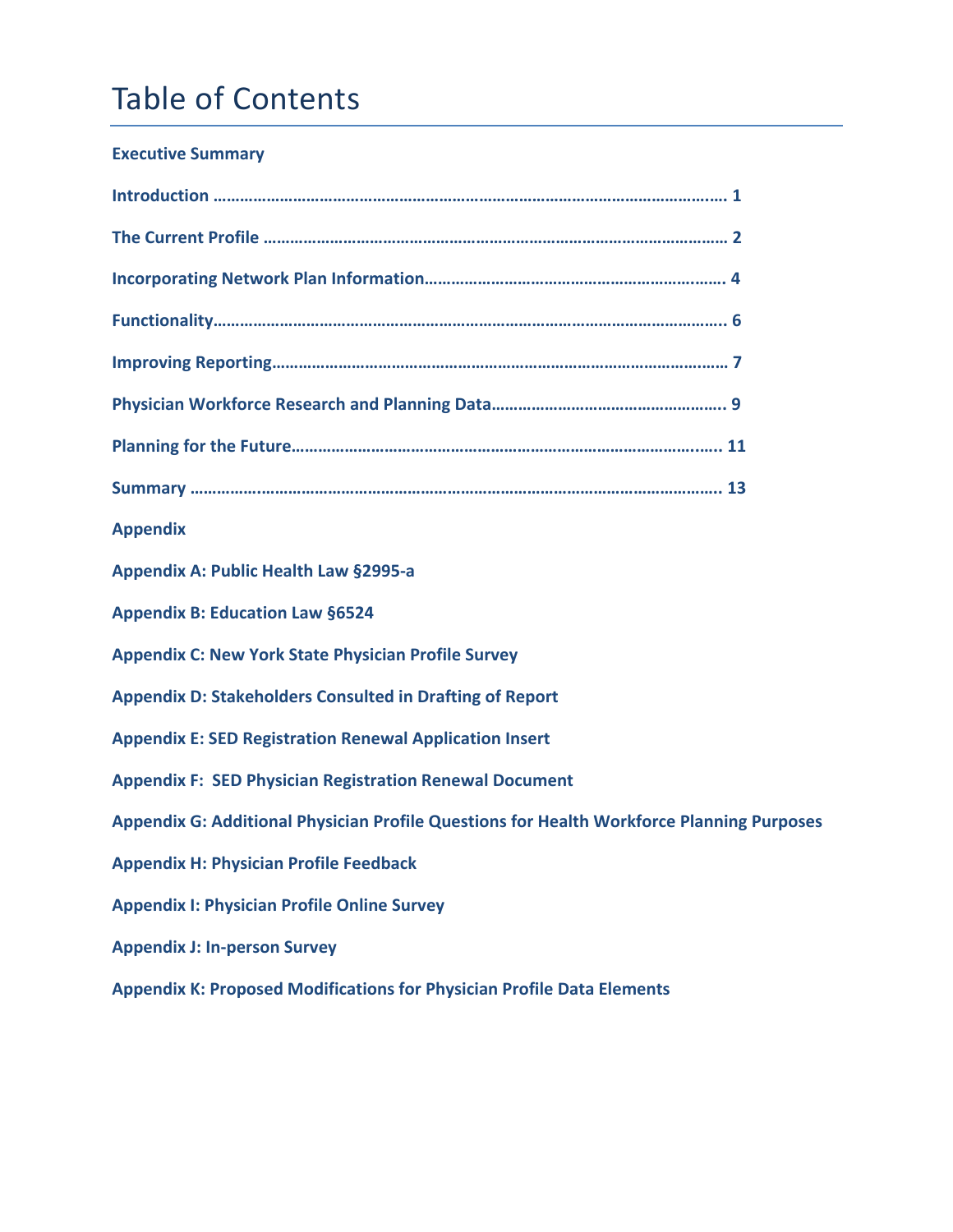### Executive Summary

Established in 2000 by The New York Patient Health Information and Quality Improvement Act (Public Health Law §2995 et seq.), the New York State Physician Profile (Profile, NYPP) is a publicly available, online resource, providing information about individual New York State licensed physicians. The Physician Profile is one of the Department of Health's (DOH) most popular sites, averaging more than 100,000 unique Internet Protocol (IP) address visits per month. It is a valuable one‐stop source of information for consumers, patients, providers, payers and others.

Physicians are required to create a Profile upon licensure in New York State. Physicians who are registered to practice in New York are required to update their Profile information within the six months prior to the end of each biennial registration period.

Since the creation of the Profile, consumers' desire for information about health care has significantly grown. With more individuals becoming insured and the growth of managed care, consumers are increasingly seeking online information about physicians, especially information about the health plans in which physicians participate.

Information about health plan network participation is part of the Physician Profile. However, because a physician can choose to not include this information on his or her individual Profile, and because an individual physician may participate in multiple health plans, ensuring that this information is available, accurate and current is challenging.

DOH collects this information from managed care plans themselves for purposes other than inclusion in the Physician Profile. Because of the growing importance of health plan network participation information, Chapter 57 of the Laws of 2015 amended Public Health Law (PHL) §2995‐a to require that DOH study the feasibility of incorporating health plan reporting requirements regarding health plan network participation to the Profile, without imposing extra burden on physicians, to ensure that the information is available, accurate, up-to-date and accessible to consumers.

This report presents the results of the Department's review. Consumers identified physician health plan network affiliation as one of the most important pieces of information to them. Discussions with stakeholders suggest that reporting all of the health plan networks in which an individual physician participates is challenging and time‐consuming for the physician. In addition, a physician may currently choose to exclude this information from his/her profile.

DOH could integrate information currently reported by health plans through the Provider Network Data System (PNDS), into the Profile. The PNDS contains information on all physicians who participate in each reporting health plan's network. Therefore, using PNDS as a data source would relieve physicians of the responsibility of reporting the information, while, similar to existing practice, giving them the opportunity to review and confirm the accuracy of the information prior to publication on the Profile.

In order to make this information regarding all physicians available on the Profile, DOH recommends changesto Public Health Law §2995‐a to require health plan network affiliation information on the Profile.

In addition, DOH acquired input from a broad spectrum of stakeholders on the Profile's strengths and areas in which it could be improved, to ensure that it remains a valuable source of information for the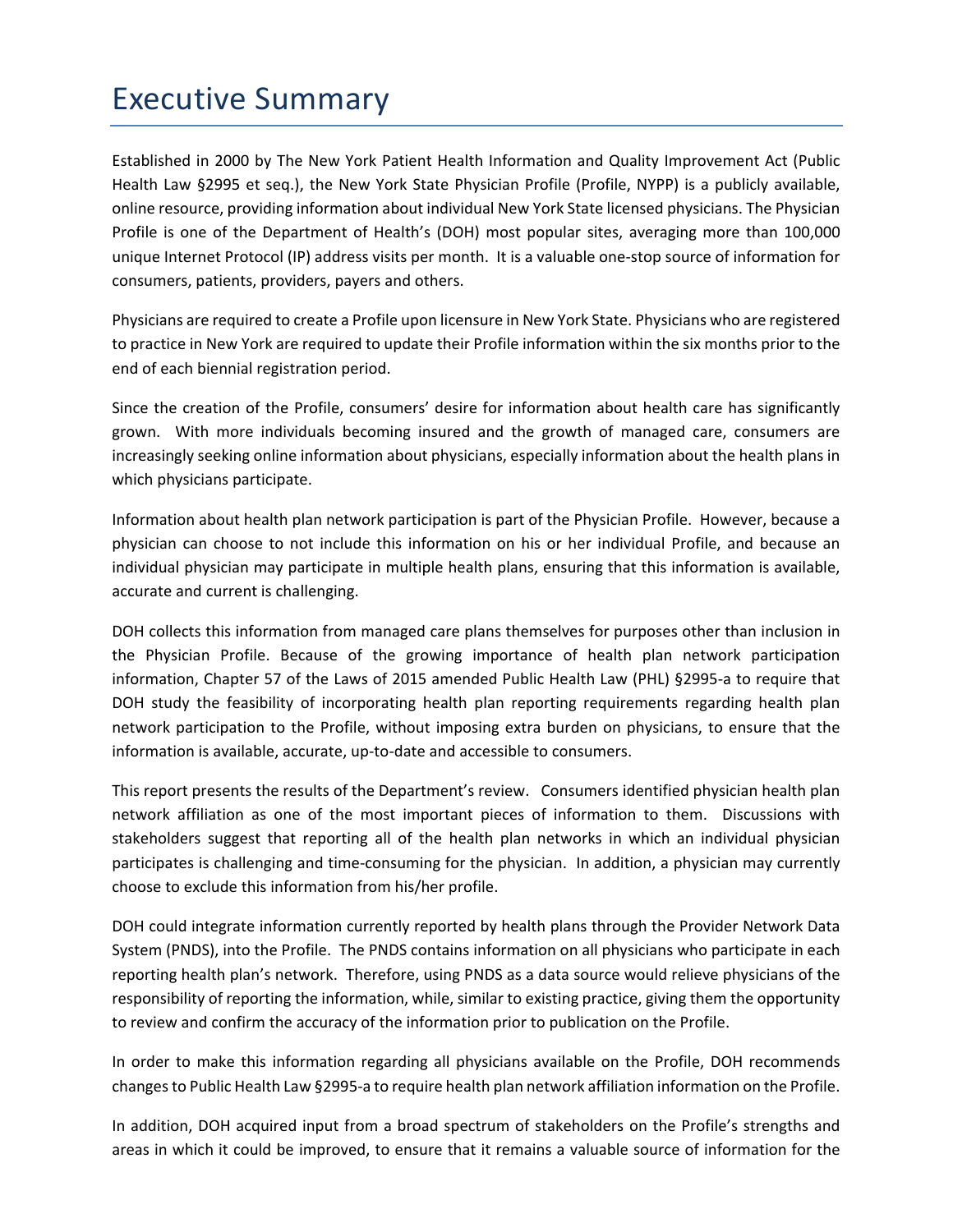public and others, without creating additional reporting burden on physicians. DOH received feedback from consumers, consumer and patient advocate groups, physicians, health care providers, payers, medical malpractice insurers, health workforce researchers, the State Education Department (which licenses physicians in New York) and various programs within DOH that collect physician‐related information.

All stakeholders strongly support the Profile as a valuable, useful and trusted source of unbiased information on all licensed and registered physicians in New York State. It is important in assisting individuals and their families when seeking care. It is used by health care provider organizations and insurers to collect information about physicians being considered for networks or employment. It can be used by researchers to study and make recommendations on the State's physician workforce.

As a result of stakeholder feedback, the Department will take steps to strengthen the Profile, including:

- **Increasing consumer awareness of the Profile, and improving ease of use of the Profile website for all users** by conducting ongoing consumer education and re‐designing the website to make it easier to access from mobile technologies, improving navigation of the website, and improving search capabilities; and
- **Improving reporting to the Profile** by linking the Physician Profile and the licensure/registration process, developing a more effective notification process to physicians of Profile reporting requirements, and continuing to educate physicians about reporting requirements.

The stakeholder dialogue presented other opportunities for consideration, subject to legislative change to PHL § 2995‐a:

- Requiring information that is important to consumers on the Profile. Physicians currently have the option of including some of this information in their profiles (e.g., location of primary practice setting), while some information is not included in the current Profile (e.g., availability of telehealth services); and some require modification of existing Profile information (e.g., availability of assistive technologies);
- Requiring the inclusion of information important to physician workforce research and planning on the Profile. By adding a few mandatory items currently collected through the voluntary Center for Health Workforce Studies Physician Survey (CHWS PS), the CHWS PS could be eliminated, thereby improving the completeness, quality, and utility of information for physician workforce research and planning, and removing duplicative data collection; and
- Allowing physicians to authorize designees to input data into their profile on his or her behalf.

The Department will continue its dialogue with all relevant stakeholders to develop a long‐term strategy to streamline the reporting, collections, storage, and use of physician‐related information. The Physician Profile is but one of several purposes for which physician‐related information is collected. DOH will build on its discussions regarding the Profile to review other existing and potential uses of physician‐related information, and make recommendations to reduce the time and cost of reporting, storing, and making information available for use by interested individuals and organizations. The Department of Health is committed to making information available to assist health care consumers make informed choices about their health care. Maintaining a Physician Profile that meets stakeholder needs is key to that commitment.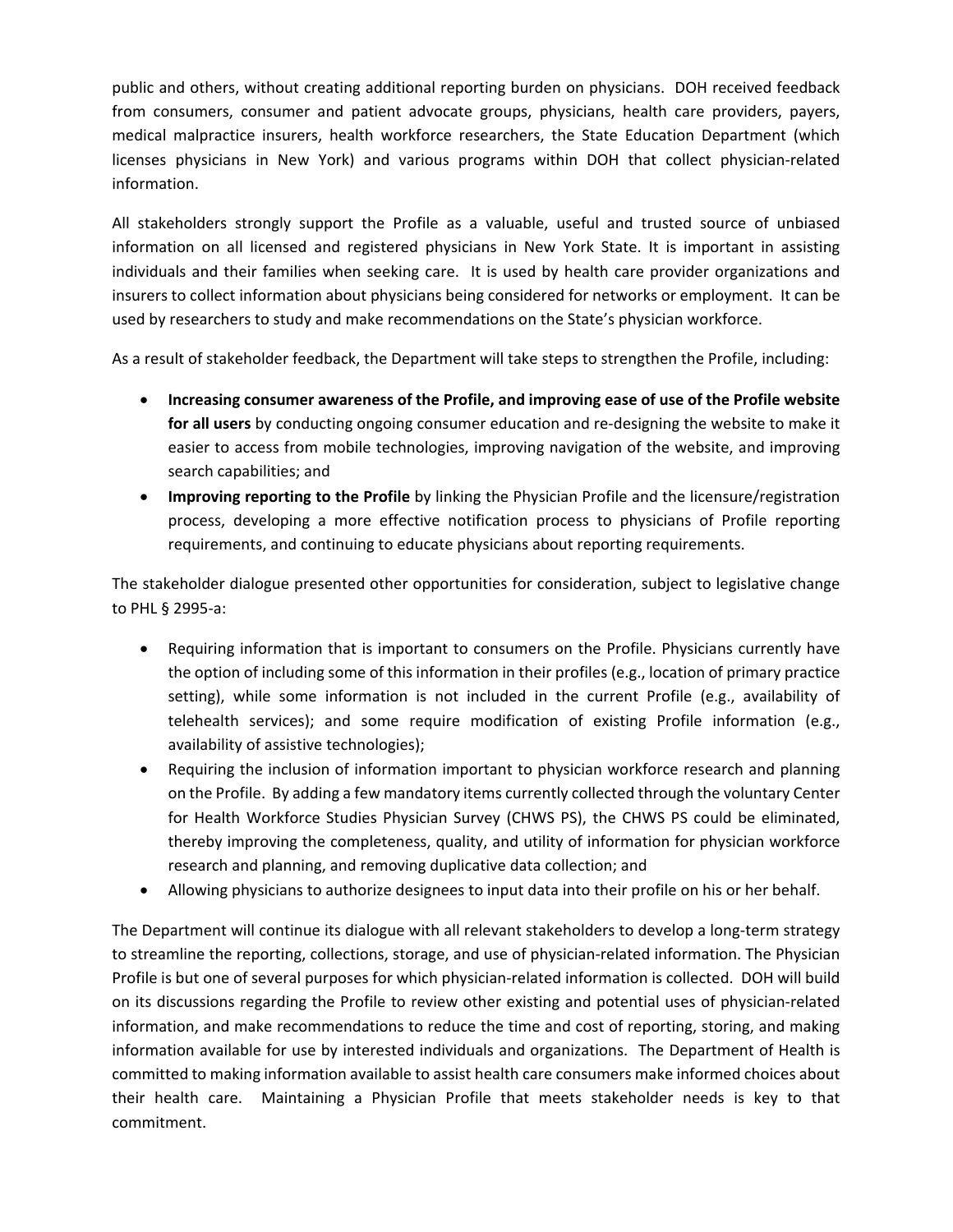### Introduction

The New York Patient Health Information and Quality Improvement Act (Public Health Law (PHL) §2995 et seq.) established the Physician Profile in October 2000 to provide all New Yorkers with information about physicians. The Physician Profile (Profile) is publicly available and published online, providing information about individual physicians who are licensed and registered to practice in New York State. Pursuant to subdivision 4 of PHL §2995‐a (see Appendix A), physicians must report information in the Physician Profile and, as a condition of registration renewal, update their Profile within six months prior to the expiration of the physician's current registration period.

Certain information is required to be available for all physicians including:

- The physician's medical education
- Translation services available at the physician's office
- Legal actions taken against the physician

Physicians also have the opportunity to provide optional information about their practice. Each doctor may add information regarding:

- The name, address, and phone number of all offices
- The names of other physicians in a practice group
- A listing of articles or research papers the physician has published
- A list of professional and community service activities or awards
- A list of health plans the physician works with
- A personal statement about any information in the physician's Profile

More New Yorkers are now insured as a result of the Affordable Care Act (ACA) and the expansion of Medicaid. The State's health care system is undergoing historical transformation. For these reasons, the demand for data on health care providers, practitioners, and practice characteristics is becoming increasingly vital for consumers, providers, researchers, and others. Of particular importance to consumers and patientsis information about which health plan networks individual physicians participate in.

Chapter 57 of the Laws of 2015 amended paragraph (a) of subdivision 13 of section 2995-a of PHL to require DOH to study the feasibility of incorporating health plan network participation information in the Profile, without imposing extra burdens on physicians, and to ensure that information on the Profile is available, accurate, up‐to‐date, and accessible to consumers. This report discusses the results of that analysis.

In addition, the Department sought input from a broad spectrum of stakeholders, representing reporters to, and users of, the Profile (see Appendix D), to get their insights on the Profile's strengths and opportunities for improvement, so it can continue to serve as a valuable, comprehensive source of information to consumers, patients, and others. The stakeholders included consumers, consumer and patient advocate groups, physicians, health care providers, payers, medical malpractice insurers, health workforce researchers, the State Education Department (SED), which licenses physicians in New York, and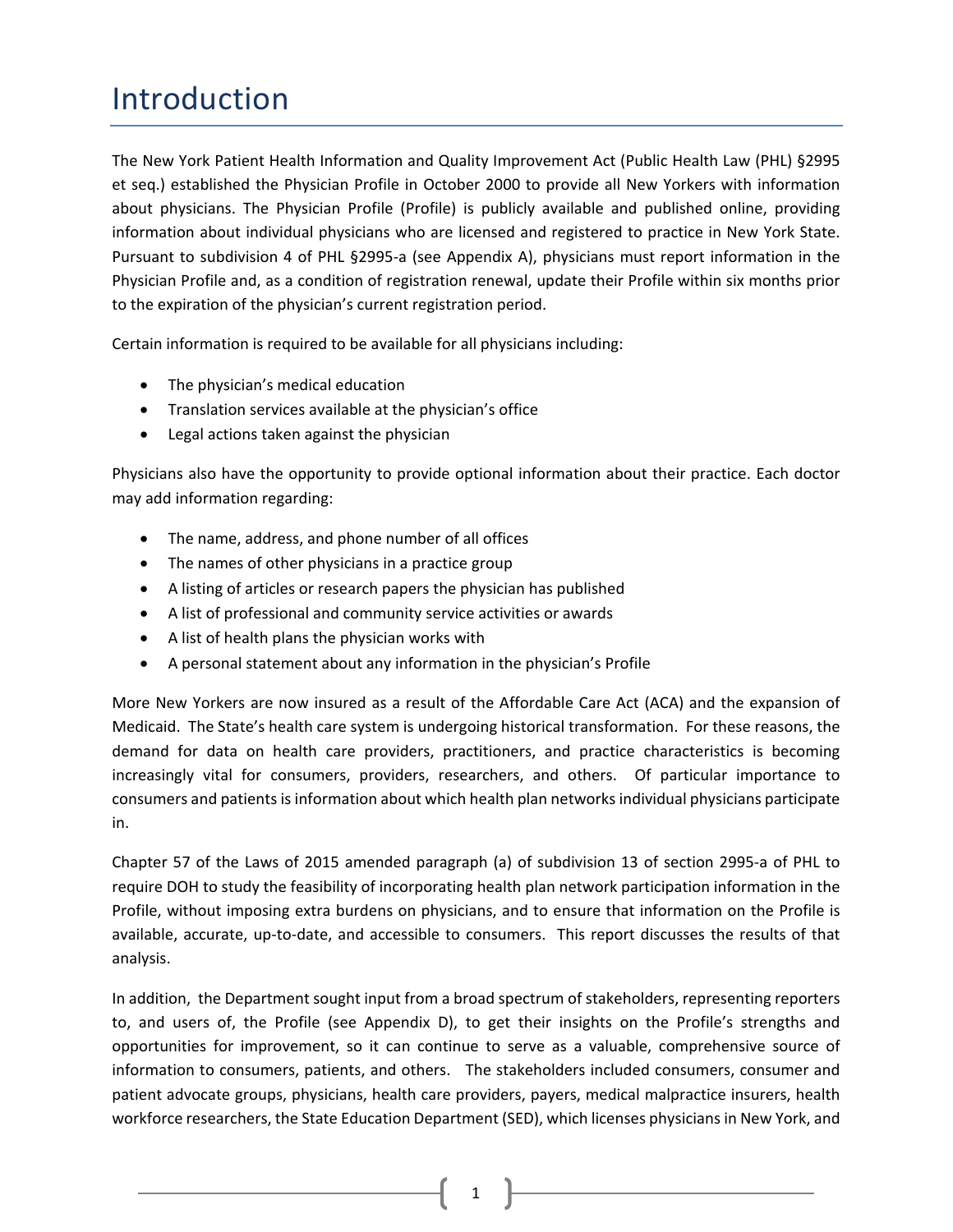various programs within DOH that collect physician‐related information. DOH used multiple approaches for stakeholder feedback, including survey tools, focus groups, outreach, and meetings.

The Department's review focused on four areas:

- ‐ **Feasibility of incorporating health plan reporting requirements regarding health plan network participation, without imposing an additional burden on physicians, into the Profile:** DOH collects information about provider networks directly from health plans, to ensure adequate network coverage for managed care organizations and New York State of Health. DOH reviewed this reporting, and discussed the benefits and potential disadvantages of including these data into the Profile with health plans, physicians, and others.
- ‐ **Usefulness of the Profile information:** this includes how aware the stakeholder is of the Profile, its purpose, the information it contains, and how to access it; whether the information included in the Profile was valuable to the stakeholder; what gaps might exist in the information that should be addressed; and whether additional or different information would be helpful.
- ‐ **Functionality of the Profile website:** this includes a review of the website format, the ease with which users can navigate the website to acquire desired information, and how the website might be revised to make it easier for users.
- ‐ **Reporting burden on the physician:** physicians were asked about challenges in complying with current reporting requirements, and how those challenges might be addressed.

Stakeholders confirmed that the Profile is a valuable, trusted source of unbiased information that assists individuals, and their families, seeking health care services. Some of this information is available through various online sources, including WebMD, the American Medical Association DoctorFinder, HealthGrades, and others. However, because the information in each site is different, consumersstated that it was often necessary to search multiple websites to find the information they were seeking.

The New York State Physician Profile is a trusted source of information on every physician who is licensed and registered to practice medicine in New York State. As such, it is a particularly valuable source to all New Yorkers. However, stakeholders also identified opportunities to strengthen the Profile.

## The Current Profile

The Physician Profile is one of the Department's most popular sites. Its use has grown, averaging over 100,000 unique IP address visits per month since January 2015.

| Year | Average Page Views per month | Average Visitors per month |
|------|------------------------------|----------------------------|
| 2014 | 4,423,611                    | 54.519                     |
| 2015 | 7,247,987                    | 101,327                    |

|  |  | Table 1: Average page views and visitors per month for the Physician Profile |
|--|--|------------------------------------------------------------------------------|
|--|--|------------------------------------------------------------------------------|

**Page views**: hits on specific pages; **Visitors:** unique visits, where each IP address is included once in the total number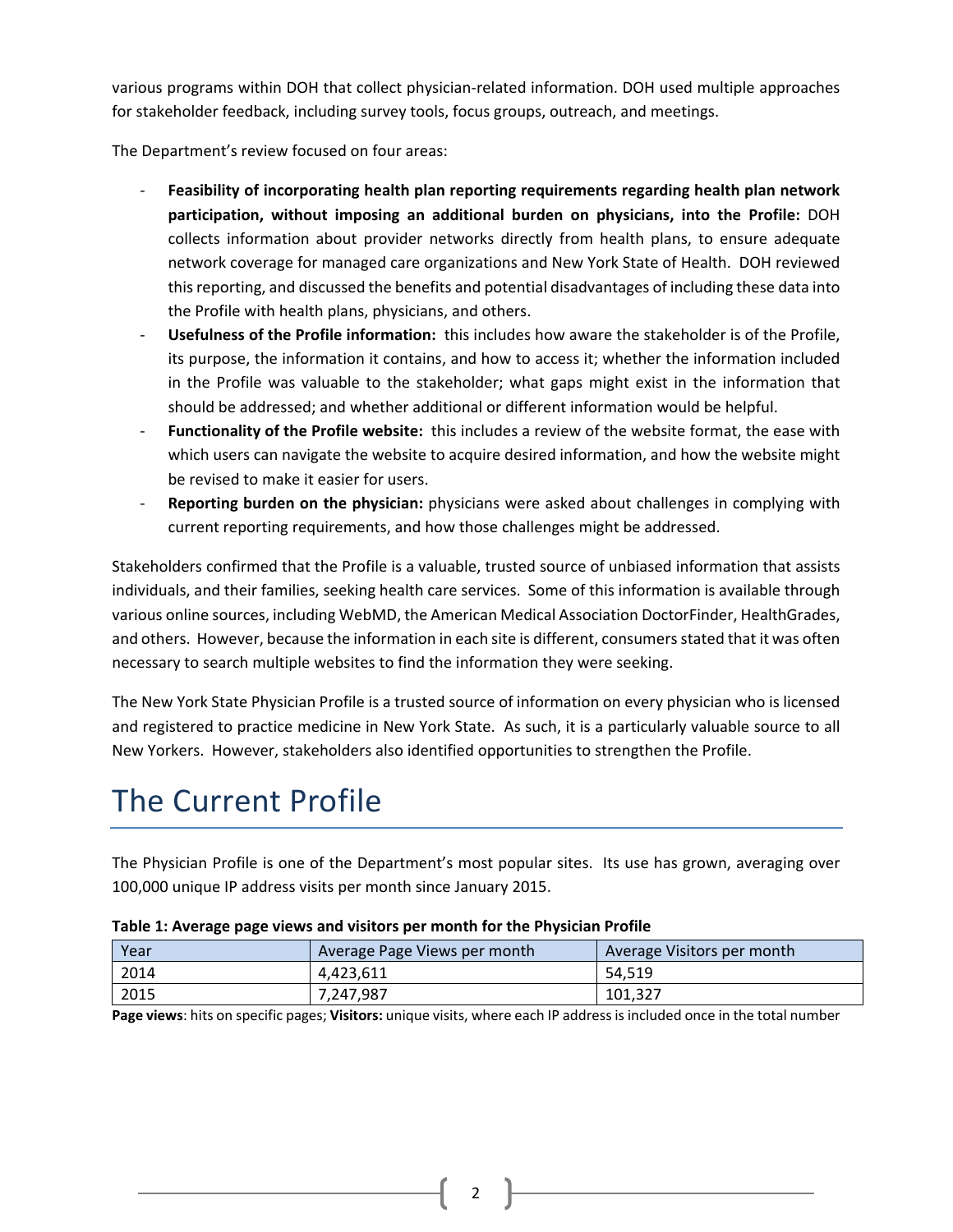#### **Reporting Requirements**

#### *Completion of Initial Profile*

Within 30 days of being licensed by SED, physicians receive a letter detailing the requirements of the Profile and instructions on how to complete their Profile. A reminder letter is sent 45 days later to those who have not successfully submitted their Profile. As of March 2016, the Physician Profile database contains approximately 93,500 licensed and registered physicians.

#### *Biennial Update*

Public Health Law §2995‐a requires each physician to update his or her Profile information within the six months prior to the expiration date of the physician's biennial registration period as a condition of registration renewal. See Appendices E and F for SED Registration Renewal Application Insert and Renewal Document. Under Education Law §6524 (see Appendix B), physicians are required to update their Profile within the six months prior to submission of registration.

### **Profile Information**

The Physician Profile contains 81 data elements in four primary categories: education, practice information, legal actions, and professional activities. The physician can also add a statement, at his or her discretion. Approximately 80% of data items are related to mandatory information – meaning that the information must be included on the Profile. The physician has the option of having his or her Profile omit other information. Physicians directly report about two‐thirds of all data elements and about half of the mandatory items. Information for the remaining data elements are collected from other sources and verified by the physician. Physicians attest to the accuracy of the information on the Profile. See Appendix C for the current Physician Profile Survey.

Optional information is not generally provided by physicians. Information about publications (14%) and personal statements (16%) is supplied less frequently by the physician than information about professional memberships (34%) and practice location (57%). Approximately half of physicians include health plan affiliation information on their Profile.

Required information on the Physician Profile includes, but is not limited to, the following:

- Date of original NYS licensure
- Board-Certified Specialty
- Medical school
- Current hospital privileges
- Loss, restriction, or denial of hospital privileges within the last 10 years
- Participation in Government Health Insurance Programs, such as Medicare or Medicaid
- Information about medical malpractice outcomes within the last 10 years
- Actions taken against license by a state medical board within the last 10 years
- Current limitations on the physician's license
- Criminal Convictions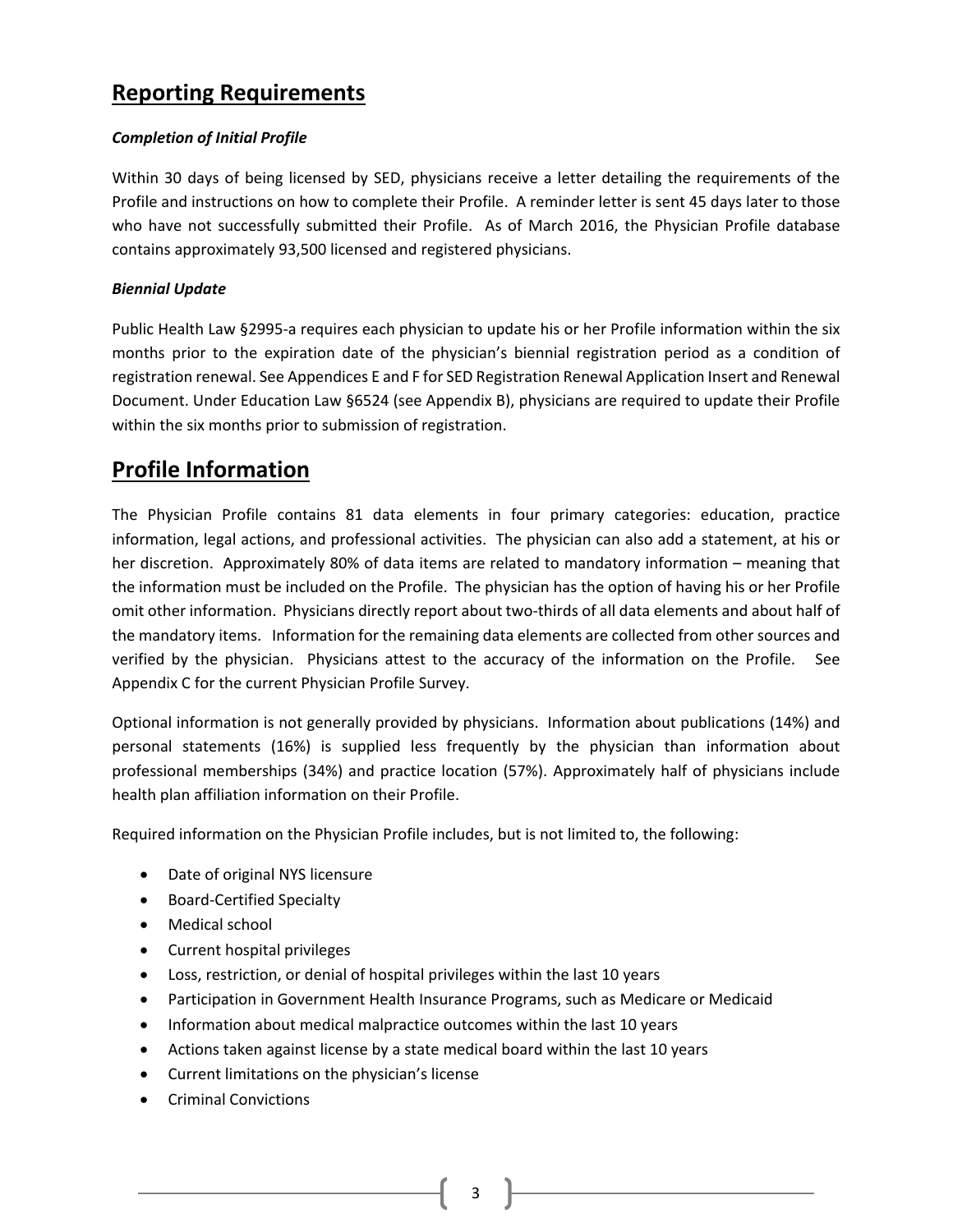A physician can choose whether to have the following information on his/her Profile:

- Location of practice setting(s)
- Wheelchair access for persons with disabilities
- Names of other physicians who share a group practice
- Publications in peer-reviewed medical literature within the last 10 years
- Health plan participation

### Incorporating Network Plan Information

Consumers expressed a strong desire for a listing of health plan networks in which physicians participate to be included in the Profile. Determining which physicians accept their health insurance product is a critical factor in considering a physician to be their care provider.

Although health plan network participation information is included in the Physician Profile, relying on the Profile as the source of this information has, in the past, been challenging for the following reasons:

- ‐ A physician may choose to exclude that information from his or her profile.
- Many physicians participate in multiple health plan networks, so it has sometimes been challenging for a physician to accurately report to the Profile every network in which he or she is a member.
- Network participation information is optional, and when a physician enters or separates from a health plan network, reporting that new information to the Profile is not required until six months prior to the end of the re‐registration period.

As a result, only 51% of physicians include health plan network participation information on their current profiles, and the information that is included may be incomplete or outdated. This situation exacerbates the challenge that consumers and patients experience in securing this important information.

However, ensuring that information related to health plan network participation is accurate and current is easier today than it has been, for two reasons:

- The Surprise Bill Law, which went into effect March 31, 2015, requires health care professionals, including physicians, to disclose to patients and prospective patients, in writing or through their website, their plan and hospital affiliations prior to the provision of non-emergency services, in addition to verbally at the time the appointment is scheduled.
- The Department currently collects various information directly from health plans, including which physicians participate in their networks, for purposes not related to the Physician Profile. The information is collected through DOH's Provider Network Data System (PNDS).

The primary purpose of PNDS is to evaluate provider networks for these plans to assure comprehensive health services are available as required under PHL §4403. For physicians, PNDS data are matched against information on professional licensing, Office of Professional Medical Conduct sanctions, and Medicaid and Medicare provider eligibility, to assure that only qualified providers are delivering health care to plan members. Data collection for PNDS is authorized under PHL §4403(5)(a) and regulated by 10 NYCRR 98‐

 $4 \parallel$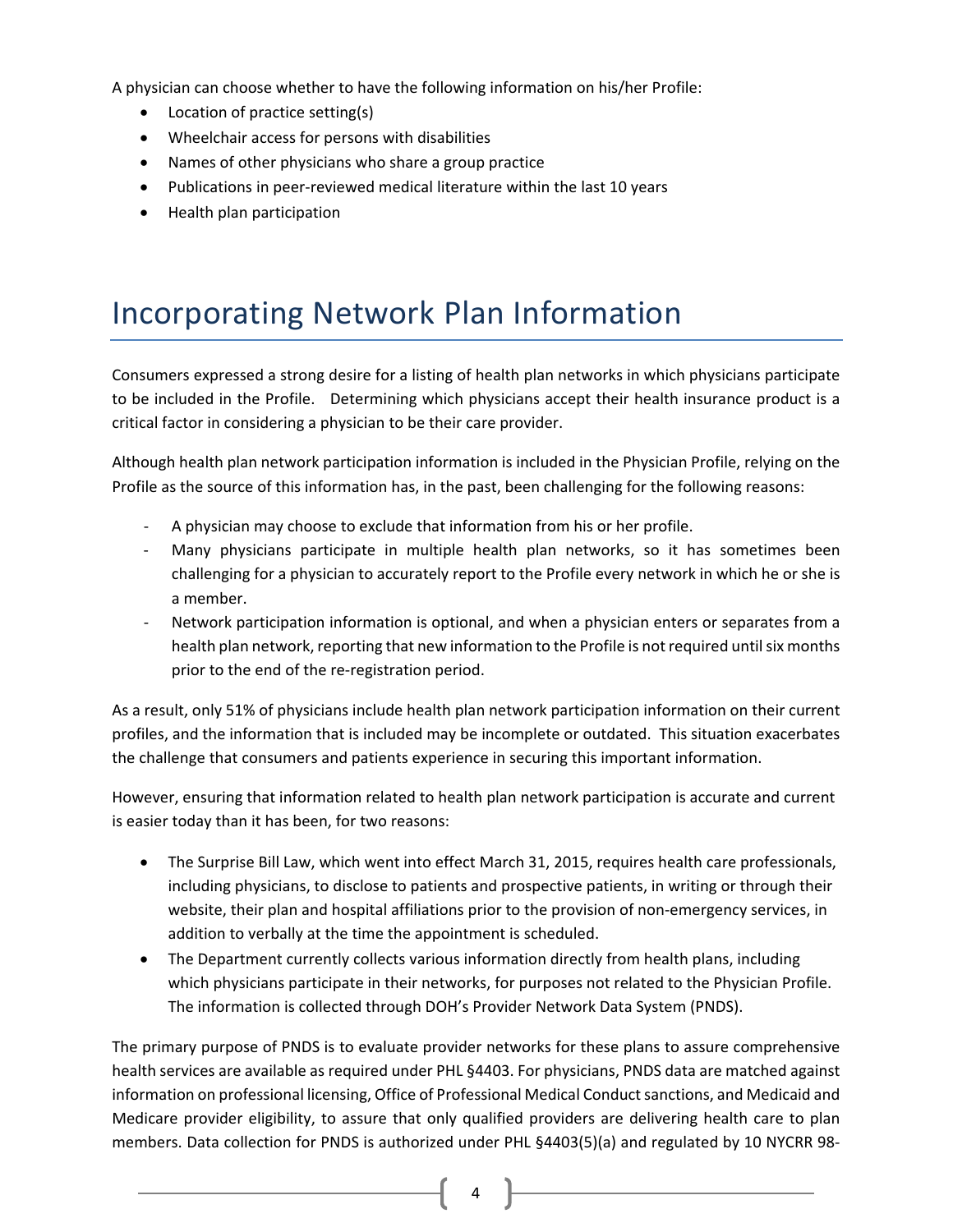1.16(j) and Medicaid Managed Care Contract §18.5 (a)(viii). The Department is currently in the process of re‐designing PNDS in order to satisfy current and future needs.

Managed Care Organizations with a commercial product line are required to submit their provider network data annually. Provider network participation information is required to be submitted quarterly for the following public health insurance plans:

- Medicaid
- Child Health Plus
- Federally Integrated Duals Advantage (FIDA)
- HIV Special Need Plans (SNP)
- Managed Long Term Care Plans
- Health and Recovery Plans (HARP)
- New York State of Health (NYSOH) Qualified Health Plans
- The Essential Plan

Health plans report other physician-related information through the PNDS as well, including some data that are included in the Profile. The data reported through the PNDS includes:

- Provider Site Address (PNDS includes the address of all practice sites)
- Wheelchair Accessibility
- Primary and Secondary Specialty
- Board Status
- **•** Gender

Health plans attest to the accuracy of the PNDS data and are subject to citation and enforcement if inaccurate information issubmitted. Past audits of PNDS have demonstrated a data accuracy rate of over 90%. The PNDS data dictionary can be found here:

http://www.health.ny.gov/health\_care/managed\_care/docs/dictionary.pdf.

Using the PNDS as the data source for health plan network participation information would make this important information available without placing an additional reporting burden on physicians. Incorporating this PNDS information into the Profile is very feasible. However, in order to ensure that it is available on the Profile for all physicians, PHL §2995-a should be modified to make health plan network affiliation a mandatory part of the Profile.

Currently, PNDS data for commercial plans is submitted annually. DOH discussed increasing the frequency of data submission to quarterly with stakeholders. However, certain stakeholders also expressed concern over the burden created by a more frequent schedule, since physicians would have to review the data quarterly.

Regardless of frequency, since physicians must update any changes to mandatory elements of the Profile within 30 days of the effective date of the change, making health plan network participation information mandatory would ensure the currency and accuracy of the information.

By using PNDS as the source, physicians will be relieved of the burden of reporting the information, and will be given the opportunity to review the information and confirm its accuracy. Since the physician

 $5 \quad \blacksquare$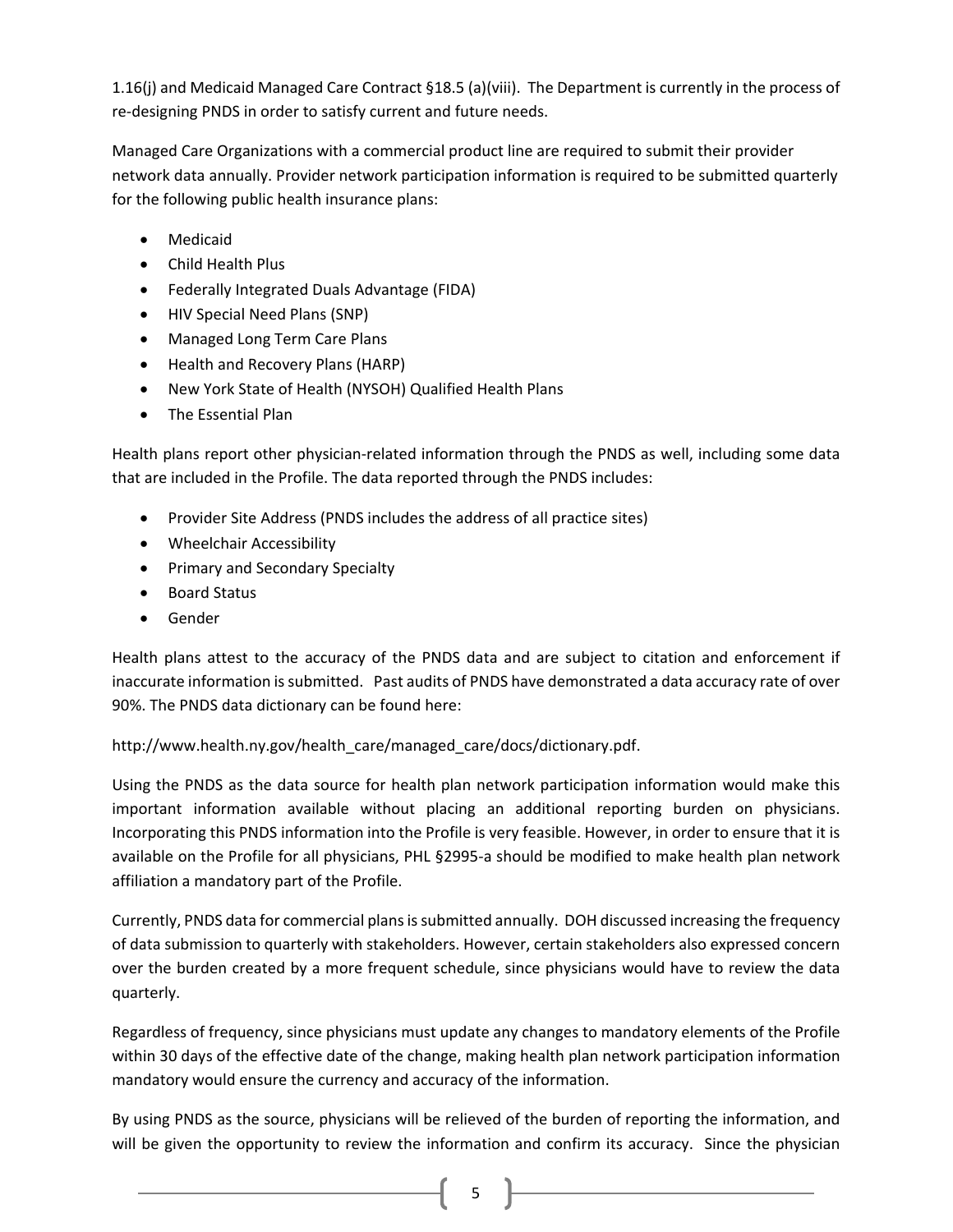already provides this information in compliance with the Surprise Bill Law, physicians will be able to easily review the pre‐populated PNDS information on the Physician Profile.

# Functionality

Several stakeholders noted that the current Profile website could be made easier to navigate.

#### *Website Functionality*

Physician Profile users can provide feedback via a link to a survey on the Profile's homepage. For the purposes of this study, DOH also sought feedback through in‐person surveys and focus groups (see Appendices H, I, and J). Feedback from consumers, and consumer and patient advocate groups, indicated a lack of awareness about the Profile, its purpose, content, and availability. Despite the fact that the Profile is prominently displayed on the Department of Health's website ‐‐ it is listed in the "Center for Consumer Health Care Information" section under "Individuals / Families" heading on the Department's homepage ‐‐ there is a need for better consumer and patient education.

Stakeholders also noted that they have experienced difficulties in navigating the website, with too many pages to review and not enough explanation of the information included on the site. Based on DOH's review and stakeholder feedback, DOH will redesign the website to make the following improvements:

- Make the Profile website mobile friendly, as more consumers use smart phones and tablets, while maintaining telephone access to the Profile to ensure access in geographic areas where internet access is challenging.
- Make the website more easily identified through search engines.
- Enhance consumer tips, facts, and links to other relevant information such as the CMS Hospital Compare and Nursing Home Compare websites.
- Create a FAQ document to address common issues, tailored for both consumers and physicians. In particular, better explanations of medical malpractice information is needed.
- Redesign the layout to be more visually appealing and easier to navigate, including improving accessibility for individuals with disabilities.
- At the physician's discretion, provide a link to the physician's website and social media accounts, or the Profile pages of physicians who work at the same practice location.
- Allow users to view physician profiles side by side.
- Ensure that website language is understandable, especially in the areas of licensure actions and medical malpractice information.
- Improve the search capability. Currently, a user can search by county or city, field of medicine, or hospital, if not searching for an individual physician. Stakeholders want the ability to also search by distance and health plan network, and want to search by a greater field of subspecialty.

Through redesign with the latest technology, the Profile will be easier to access and to navigate to review information about physicians. The Department has already begun working on improvements based on consumer feedback, almost doubling the medical subspecialties available for consumers to search for on the Profile.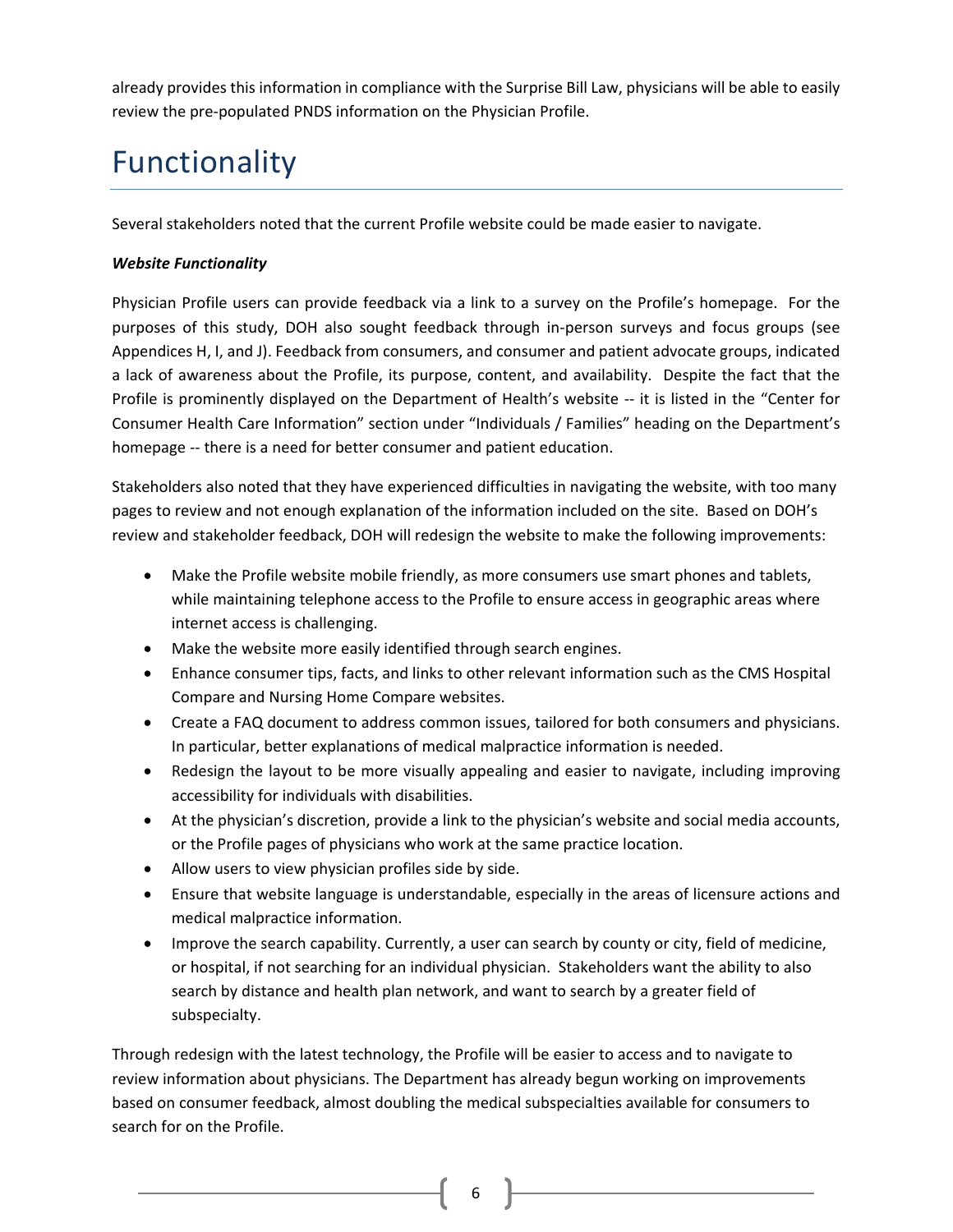### Improving Reporting

A study released in 2014 estimates that the average physician spends approximately 17% of his or her working hours on administration, not including patient documentation or any patient related office work. The study also found that doctors who spent more time on administration had lower career satisfaction.<sup>1</sup>

Maintaining accurate and up‐to‐date information is critical to the usefulness of the Profile. Over time, physician compliance with reporting requirements has been low. The average monthly compliance (January 2014 – February 2016) for updating Profiles has been approximately 11%. Physician representatives note that with the many administrative and reporting requirements physicians have to various organizations, complying with a biennial Profile requirement is easily overlooked. They also note that many physicians have cited being unaware of any action required on their part if there are no changes to their Profile information.

SED sends out a notice to a physician that the physician's current registration will expire, about five months prior to the registration's expiration date. The notice includes a reference to the requirement to update the Physician Profile and the Physician Profile Help Desk phone number. The Department of Health has sent out newsletters and letters to hospitals, explained in presentations, and included a general reminder on its Prescription Monitoring Program (PMP) Registry of the updating requirements for the Profile. Physicians must check the PMP database prior to writing a prescription for a controlled substance.

These general education and notification efforts have not been as successful as intended. Therefore, DOH and SED are working together to help improve reporting. For example, SED has recently established a link to the DOH Health Commerce System in the re-registration reminder it sends to physicians. SED has also established a link on its registration website to the Physician Profile website, with a note that physicians must update their Profile prior to re‐registration.

The Department has developed a targeted reminder that is sent to physicians six months prior to their current registration expiration, three months prior to their current registration expiration, and 30 days after they have re‐registered with SED but have failed to update their Profile. In addition, the Department has modified the Physician Profile website to include instructions and contact information for physicians wishing to update their Profile.

These actions provide reminders to physicians at key points during their re-registration period and provide direct links to make it easier for physicians to access and update their profiles. DOH and SED are discussing potential additional actions with stakeholders, such as the possibility of requiring the completion of mandated Profile fields in order to complete the re‐registration process.

In addition, stakeholders expressed support for statutory changes that could improve the rate of physician compliance with current reporting requirements:

 Allow the physician to designate an employee or other individual to submit the required information, accompanied by an attestation by the physician that the information is accurate

7 |

<sup>1</sup> Woolhandler S, Himmelstein DU. Administrative work consumes one‐sixth of U.S. physicians' working hours and lowers their career satisfaction. Int J Health Serv. 2014;44(4): 635‐42. http://www.ncbi.nlm.nih.gov/pubmed/25626223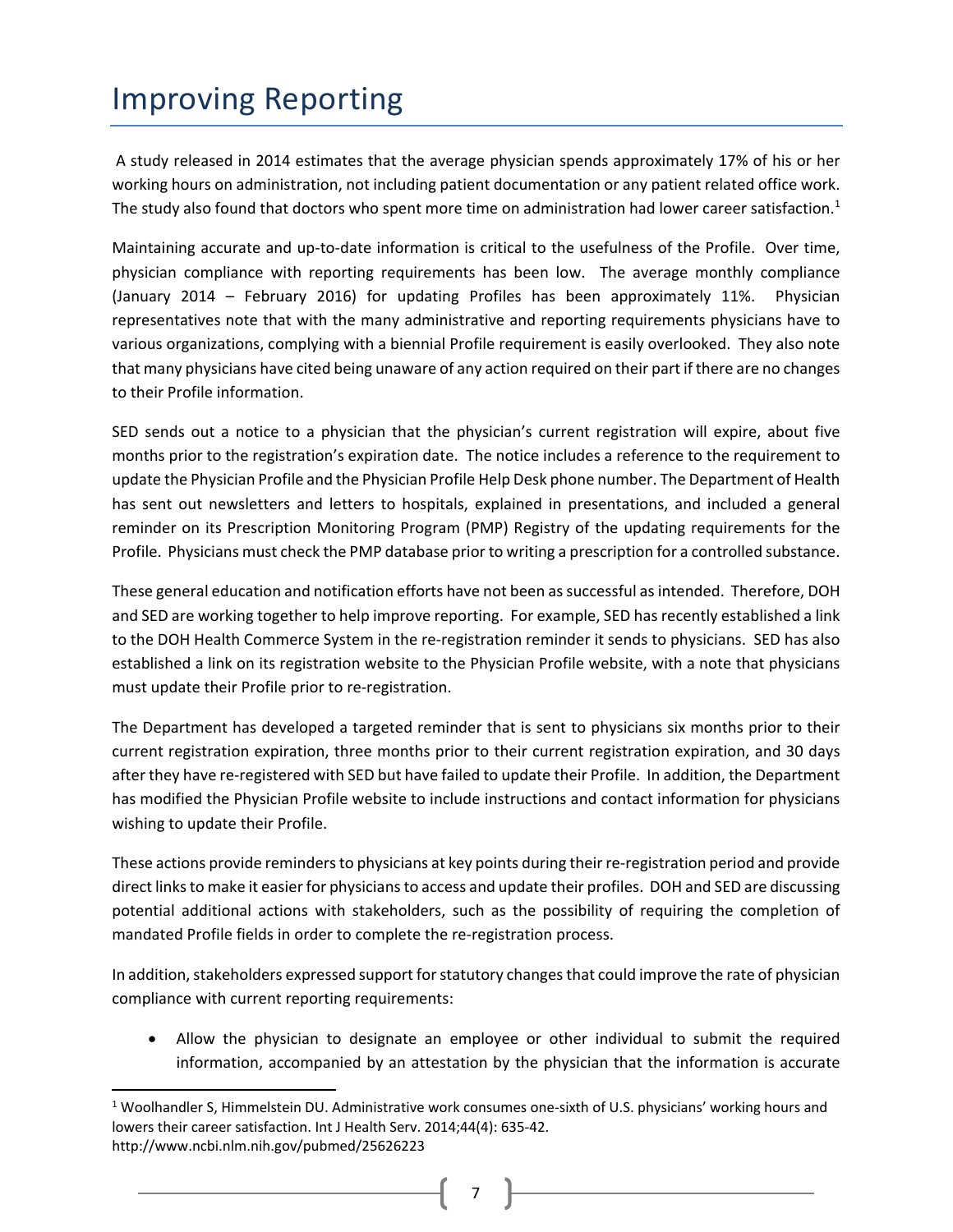and complete. Thisrecommendation issimilar to the approach used by the Department to allow a designee to perform the mandated inquiry of the PMP, and would decrease the administrative burden on the physician.

 Align Public Health Law and Education Law requirementsfor updating the Profile. Currently, PHL §2995-a requires each physician to update his or her Profile information within the six months prior to the *expiration* date of such physician's registration period, while under Education Law §6524, physicians are required to update their Profile within the six months prior to *submission* of registration. This slight variation in the two statutes has caused confusion among physicians about when the Profile update is due. Stakeholders recommend that Public Health Law be modified to be consistent with the Education Law requirement.

The Department will continue its efforts to work with physicians to facilitate reporting to the Profile.

### Other Potential Improvement Actions

The majority of stakeholders found the website useful or very useful. Practice information and education, followed by legal actions, are the most visited pages on the Profile website. Feedback from consumers and consumer and patient advocacy groups supports this data, as survey results demonstrated that the most important information to consumersinclude office location, board certification, medical malpractice information, specialty, hospital affiliations, licensee actions, health plans accepted, criminal convictions, and medical school attended. All of these are included in the Profile; office location and health plans are the only items currently optional.

#### Practice Information

Consumer and patient stakeholders support making information about the location of a physician's practice mandatory on the Profile. They also support requiring information about whether or not a physician is accepting new patients.

#### Workforce Research and Planning

Stakeholders expressed a desire for additional information. For example, there is strong stakeholder support for adding data elements that are critical for effective health care workforce research and planning.

The health care system is in a period of rapid change that will fundamentally restructure health care delivery to improve population health, increase quality, and integrate and coordinate care in a fiscally sustainable system. The Department, through the Delivery System Reform Incentive Payment (DSRIP) Program, the New York State Health Innovation Plan, and many other initiatives, is leading this transformation.

The restructuring of health care and behavioral health care delivery, and the growth of the insured population ‐‐ over 2.5 million have enrolled through New York State of Health Marketplace ‐‐ will place new demands on health care providers and practitioners.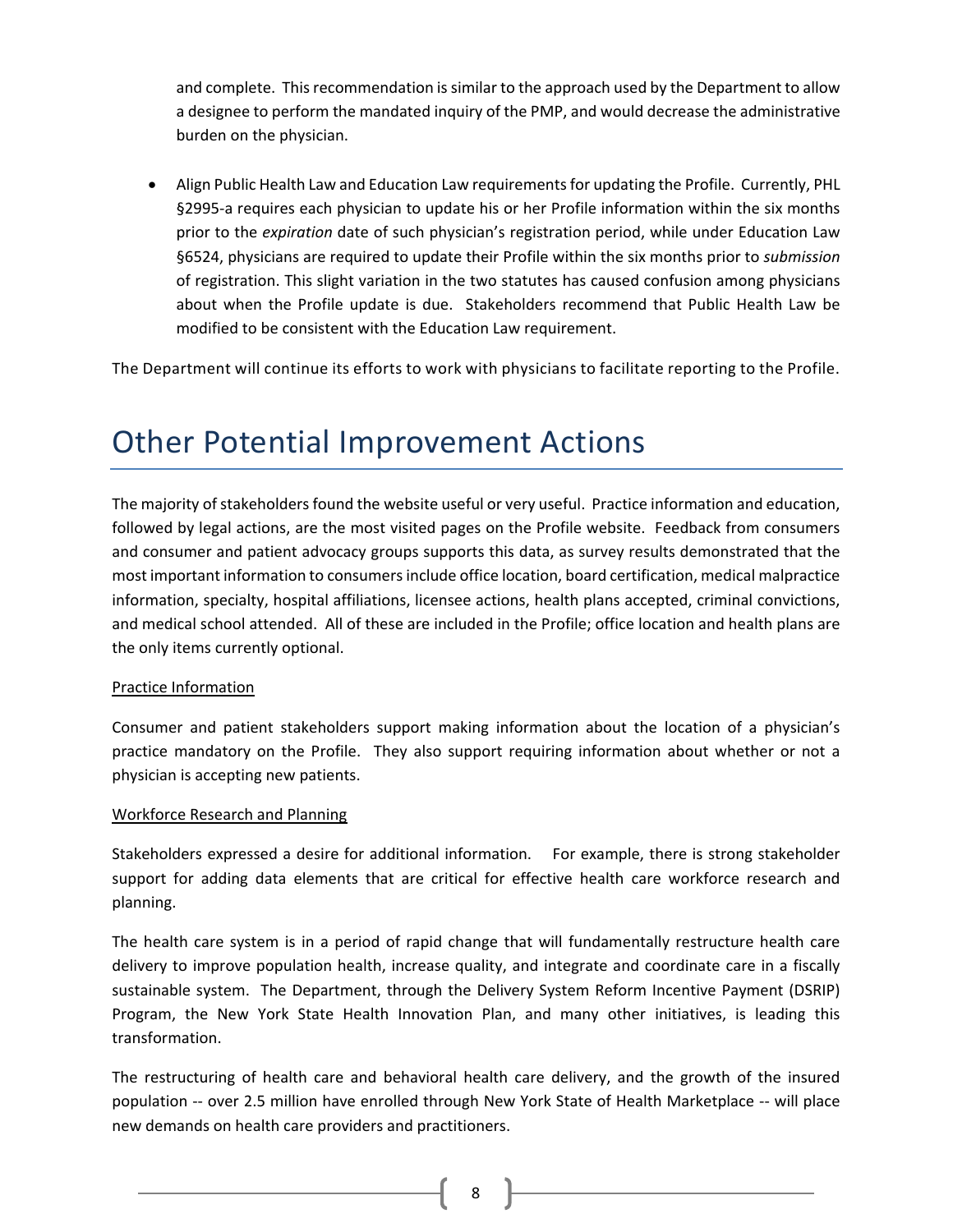All stakeholders are concerned about the availability of a trained health care workforce, including the physician workforce, to meet these demands. Identifying and planning for New York's future health care workforce requires information about physician demographics and practice characteristics. Without such information, crafting policies, programs, and strategies to ensure adequate access to skilled physicians throughout New York State will be challenging.

For many years, the Center for Health Workforce Studies (CHWS), a not-for-profit research organization based at the University at Albany's School of Public Health, has conducted valuable research and analysis that have informed policymakers, physician and health care provider organizations.

A data collection tool used by the CHWS is its Physician Survey (PS). The PS collects, on a voluntary basis, demographic and practice information from NYS physicians every two years, at the time of license re‐ registration. There is significant overlap between the data collected in the PS and the data reported to the Physician Profile. The response rate to the PS has declined sharply, down to the single digits, in recent years. As a result, the ability of DOH and others to monitor the physician workforce is challenged.

Physician workforce information is needed to determine primary care and mental health practitioner supply and identify areas with shortages. The information assists medical schools and residency programs plan for future needs. All stakeholders, including patient advocacy, physician and health care provider groups, recognize the value of the research performed by the CHWS.

Some of the questions collected on the PS are sensitive (e.g., a physician's retirement plans) and, therefore, not appropriate for publication on the online Profile.

Stakeholders support a modification to Public Health Law §2995‐a to require additional information to be reported by physicians for the sole purpose of workforce research and planning, and to allow those data to be excluded from the public Profile.

A statutory amendment could accomplish the following:

- Remove redundant reporting by physicians by eliminating the need for the CHWS Physician Survey.
- Reduce the cost of data collection.
- Improve the completeness, quality, and utility of the data, because all physicians would be required to report the data. This would improve the ability to monitor physician workforce trends and inform policymakers and others as they develop and implement initiatives to ensure that physician supply can meet demand.

Physician representatives expressed concern that, if information being reported solely for workforce research and planning was made mandatory, it would be subject to the updating requirement to report any changes within 30 days of the change. Stakeholders agreed that exempting this information would alleviate some of the burden on physicians without affecting the accuracy of the information on the Profile or workforce planning and research. See Appendix G for proposed additional questions for workforce planning purposes.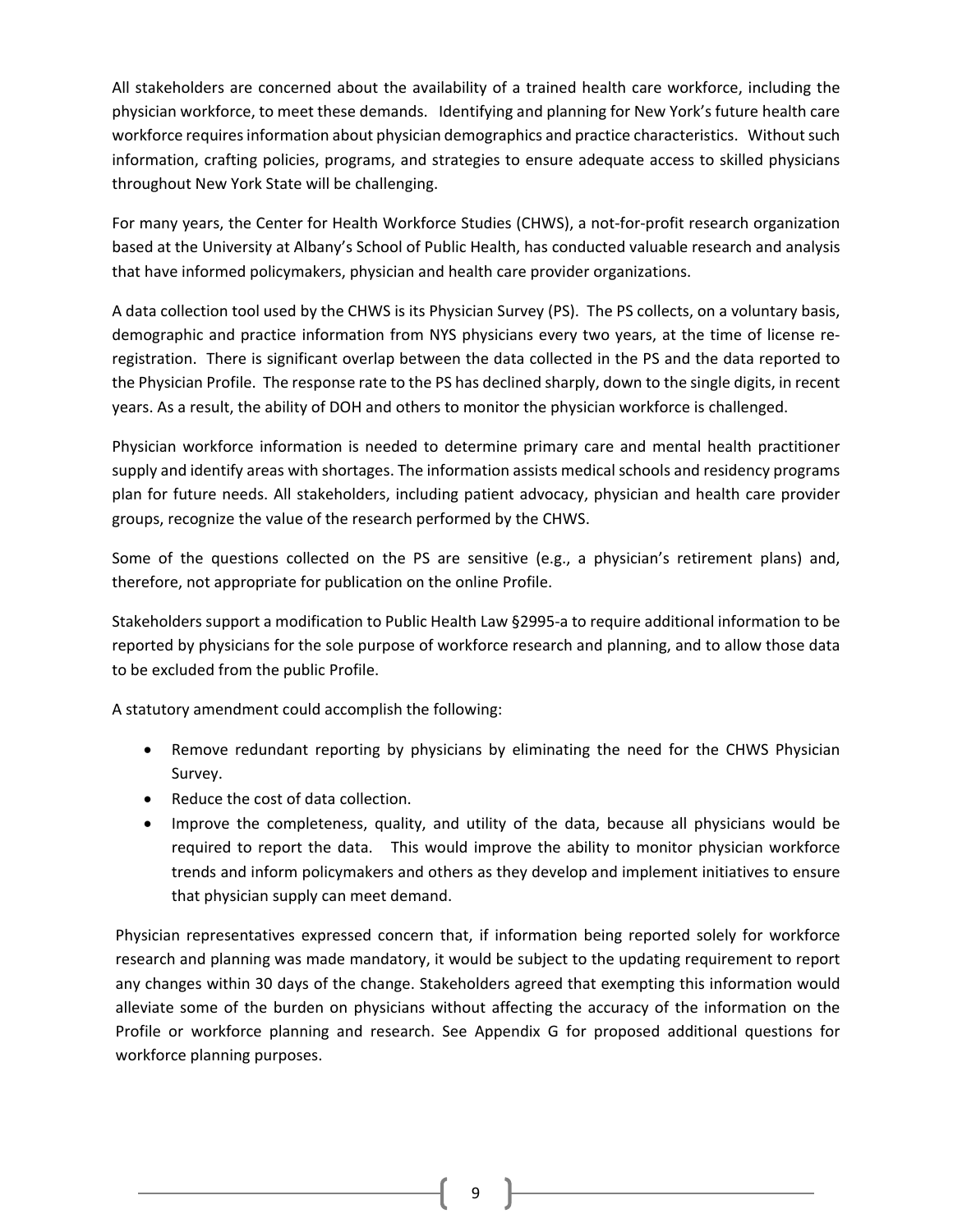#### Assistive Technology

Approximately 3.2 million or 21% of New York adults report having a disability.<sup>2</sup> Persons with disabilities may have limitations in hearing, vision, mobility, and/or cognition that may impede their ability to participate in activities of daily living and their access to health care. Patient advocate and consumer organizations expressed the need for information for the types of assistive technology available at each physician's office to help individuals with disabilities. This includes expanding the current Profile information concerning wheelchair accessibility to include whether diagnostic, consulting, and treatment rooms are wheelchair accessible. They also support adding information relating to the availability of assistive technology for individuals with cognitive and sensory disabilities.

Adding any of the above data elements as mandatory information to the Profile would require changes to Public Health Law §2995‐a.

#### Additional Elements for Study

Stakeholders suggested that the Department further study potential additional areas for the Profile:

• Infection control training status: in accordance with Public Health Law §239, physicians, among other health care professionals, are required to undergo training on infection control and barrier precautions every four years. The goal of the training is to ensure that health professionals understand the importance of using appropriate infection prevention and control standards to prevent transmission of blood borne pathogens. Professionals who have received equivalent training, such as infectious disease specialists, may apply for exemption from training with DOH. Exemptions are valid for a period of four years.

Physicians who are not affiliated with a DOH‐regulated health care facility must provide evidence of course completion to the Department. Health care facilities regulated by DOH are required to verify completion of coursework prior to credentialing and, therefore, physicians who are affiliated with a DOH‐regulated health care facility are not required to submit the certificate of completion to DOH. DOH is considering how best to incorporate this information into the Profile without duplicating current efforts.

 Telehealth: telehealth is the use of electronic information and communication technologies to deliver health care to patients at a distance. Widespread adoption of telehealth can increase patients' access to care, especially in geographically isolated and medically underserved communities, where patients might not otherwise seek services due to the time, stress, and cost of travel to see a practitioner in person. This growing area in medicine is critical to successful population health management.

Legislation signed into law in 2015 (Chapter 6) requires health insurers, including Medicaid, to pay for covered services delivered through telehealth. This new law removes some of the

<sup>2</sup> BRFSS Brief Number 1406. New York State Department of Health Website. https://www.health.ny.gov/statistics/brfss/reports/docs/1406\_brfss\_disability.pdf Published 2012. Accessed November 4, 2015.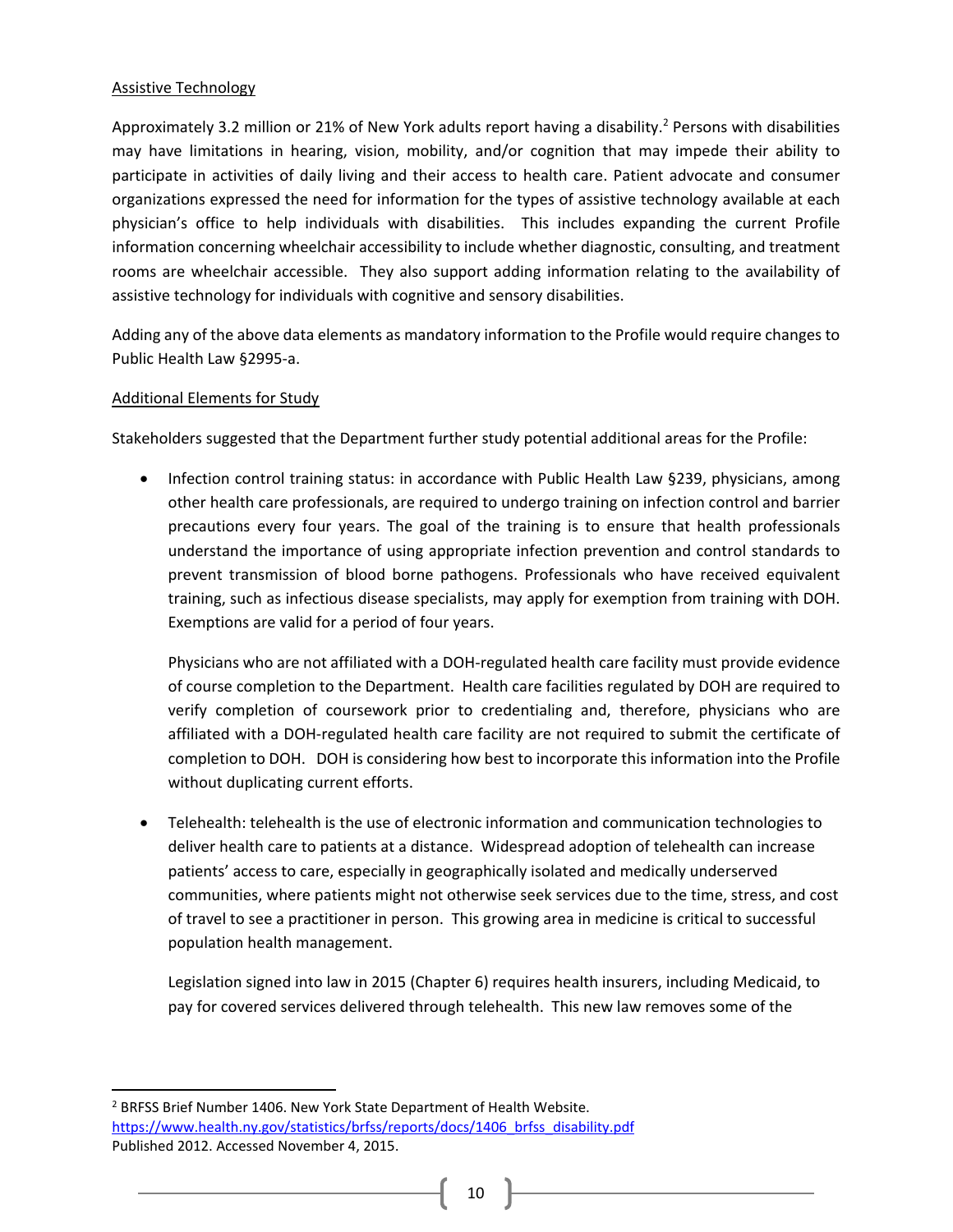existing reimbursement barriers that have hindered implementation of telehealth by providers in New York State.

Knowing which physicians provide care through telehealth is key to maximizing its use and benefit. Some states have implemented provider registries that make available detailed information about practitioners who deliver services through telehealth. The Physician Profile can be a platform for making such information available to consumers, practitioners, and others.

DOH will work with stakeholders to finalize proposed telehealth reporting requirements in 2017.

### Planning for the Future

Stakeholders agreed that the discussions of the Physician Profile and the resulting recommendations included in this report will enhance the availability, accessibility, value, and use of physician‐related information by consumers, patients, providers, researchers, and others. However, they also agree that long-term strategies are needed to streamline the collection, storage, security, and availability of physician‐related information.

Many organizations collect the same or similar information from and about physicians, for various purposes including assessing workforce need and supply, regional health system planning, and physician credentialing.

Physician credentialing is an area ripe for improvement. Health care practitioners are required to go through a formal credentialing process each time they contract with a health plan, seek privileges at a hospital or other facility, or seek to become a Medicaid provider. The United States Department of Health and Human Services (DHHS) defines credentialing as "the process of assessing and confirming the qualifications of a licensed or certified health care practitioner."3

Physicians are credentialed about every two to three years, by an average of 12 organizations, at an estimated cost of \$30 per organization.<sup>4</sup> Much of the information collected from the physician by each organization is duplicative. The process has become more complicated over time due to several factors, including increased organizational standards and the need for credentialing processes to meet accreditation guidelines for organizations seeking accreditation.

The Department of Health has held preliminary discussions with physicians, health plans, and hospitals about the potential value of a centralized physician credentialing system. Some states have already implemented actions in an effort to reduce duplication and waste. Arkansas requires all organizations that credential physicians within the state to use centralized verification services to obtain credentialing

<sup>&</sup>lt;sup>3</sup> Credentialing and Privileging of Health Care Practitioners. HRSA website.

http://bphc.hrsa.gov/programrequirements/pdf/pin200116.pdf

Published July 17, 2001. Accessed November 3, 2015.

<sup>4</sup> The New York State Health Care Provider Database: A Framework for Action. NYS Health Foundation website. http://nyshealthfoundation.org/uploads/resources/new‐york‐state‐health‐care‐provider‐database‐report‐dec‐ 2014.pdf

Published December 2014. Accessed December 21, 2016.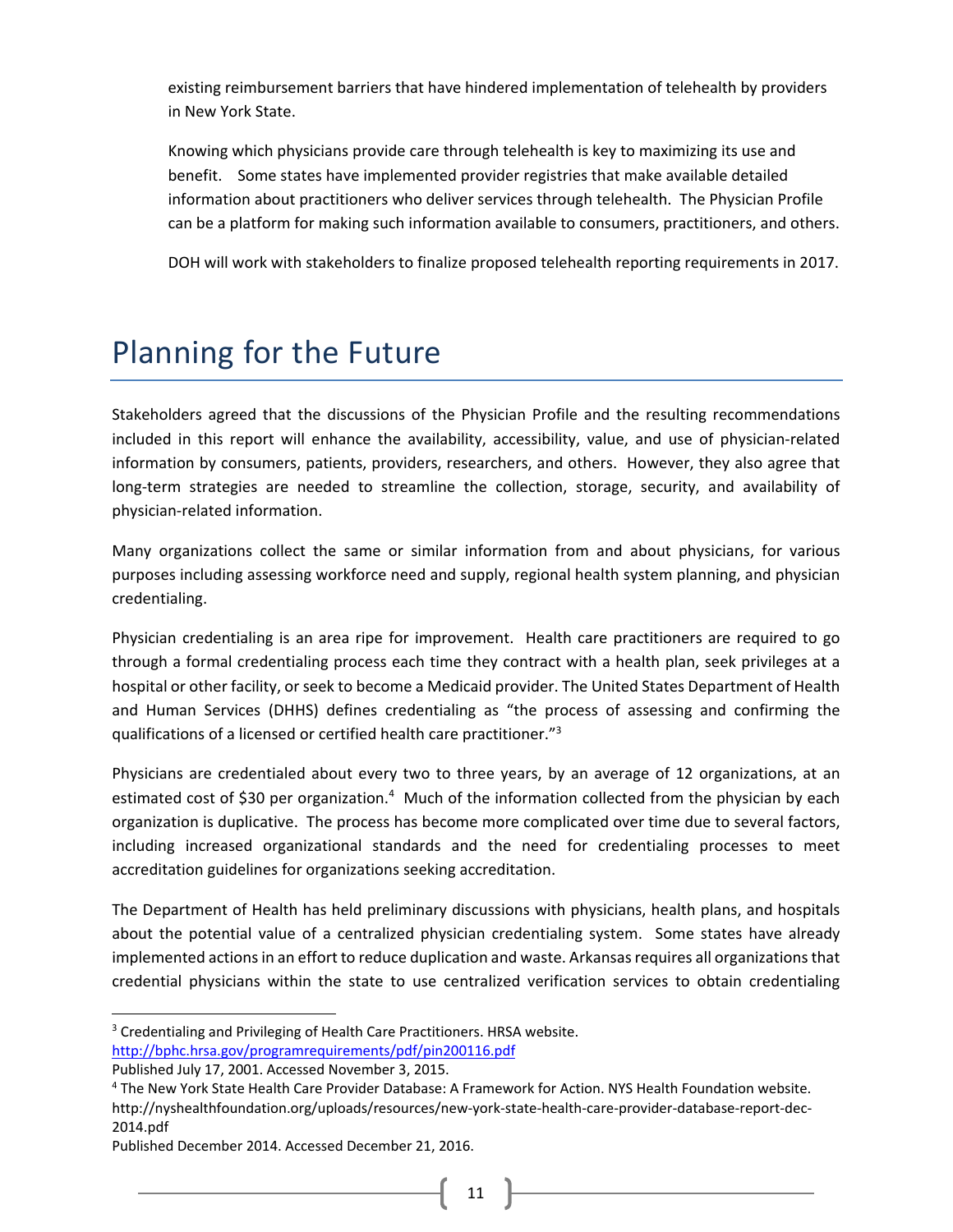information. Oregon requires a universal credentialing application to eliminate the need for providers to complete multiple unique applications for each organization with which they seek affiliation. Effective January 2016, Oregon implemented an electronic single credentialing system, mandated for hospitals, insurance companies, and others that credential health care practitioners.

All stakeholders agree that a centralized credentialing platform would save time and money, for physicians and for health care organizations that credential physicians. The notion of a centralized credentialing program was also one of the recommendations of a multi‐stakeholder report "The New York State Health Care Provider Database: A Framework for Action" issued in December 2014.

Creating a single platform to collect, store, and make physician‐related information available for various uses should be pursued. The Physician Profile can be one of many products created from that centralized data platform.

DOH will continue the discussion with stakeholders to develop a long-term approach to streamlining collection and use of physician‐related information to meet the data needs of users and reduce the reporting burden on physicians.